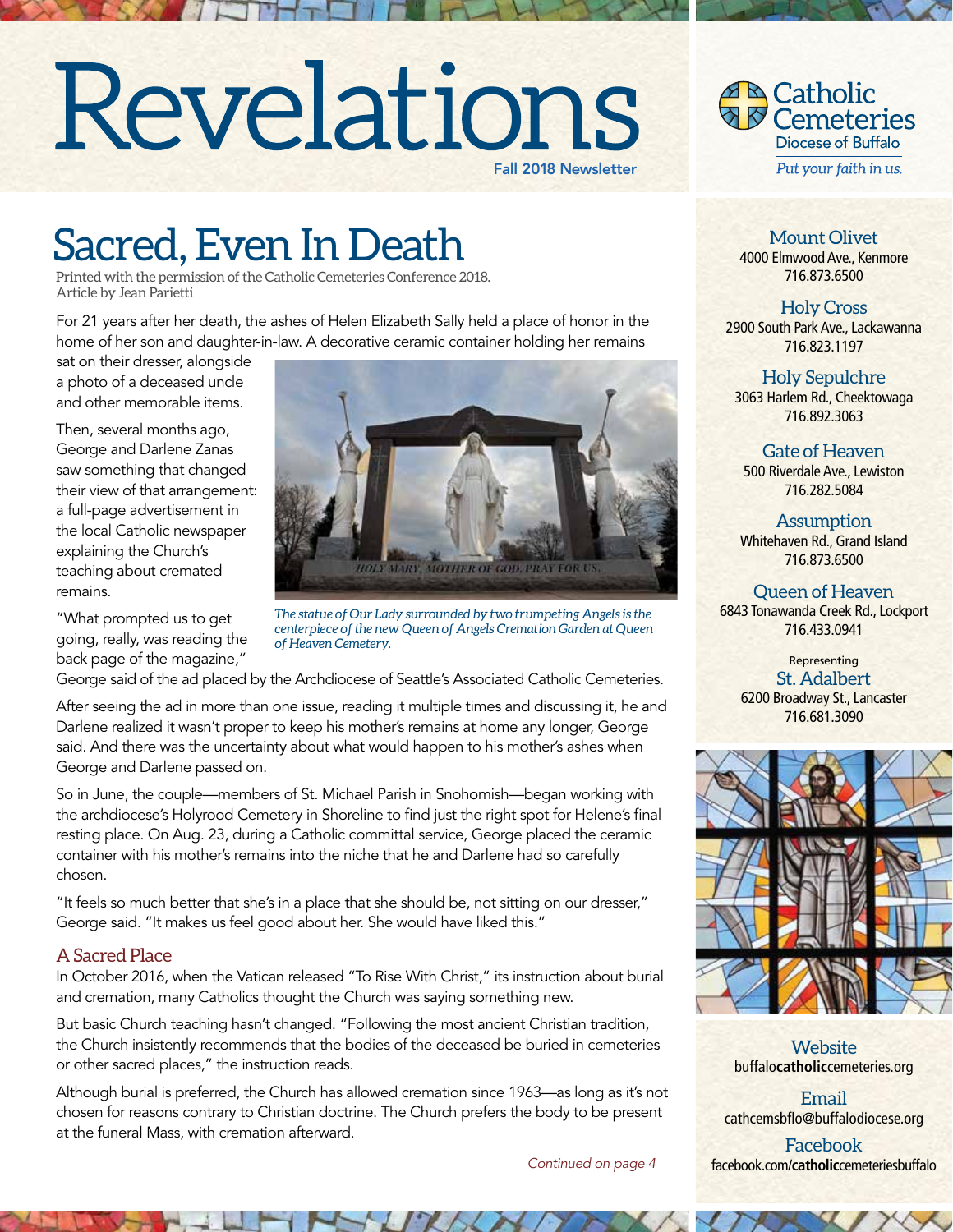# When You Are Still Grieving...

By Marianne Hubert, Director of Grief Support Services

Grief is a difficult journey. It is probably the worst journey anyone will ever experience. For a grieving person, being told by well-meaning people that, "You need to move on," or "You need to get on with your life," or "You can have another child," or "Your loved one wouldn't want you to be sad," are like fingernails scratching on a chalkboard. No one ever moves on or gets over the death of a loved one. Having another child does NOT replace the child that one has lost regardless of any age or circumstance.

One may acclimate to the changes that come about from the loss of a loved one. In time, they may discover ways to adapt. As stated so many times before, each person's grief is unique. How one handles or responds to their grief is also unique. The circumstances leading to the death of a loved one, the relationship one had with their loved one, and one's own emotional state of mind and physical health affects their grieving. Everyone goes through various degrees and levels of grief. Many refer to Kubler Ross' Five Stages of Grief theory, which refers to the various stages of emotions that occur after a loss and includes: denial, anger, negotiation, depression and finally—acceptance. It is important



to note that, not only are these stages interchangeable, they can occur in any order and reoccur at various times according to the individual's life (as many of my grief support participants have shared). Such events as birthdays, anniversaries, holidays are all triggers for these emotional reactions.

It is important to recognize the symptoms of grief because there are physical responses that may emerge such as fatigue, weight gain or loss, body pain and insomnia, to name a few.

It is equally important to give yourself permission to grieve. As time goes on, one may begin to feel somewhat at peace with their life situation. They begin to acclimate to a "new" normal. Then one of the emotional trigger events occurs. They feel like their grief is beginning all over again. Some things that may help in the healing process, and bring about some peace, include attending a support group and seeking out caring friends who are good listeners. They may not know how to help you, but a listening ear is very helpful for telling your story or expressing your feelings. Relying on your faith environment is also beneficial. It is important to take care of your physical needs as well. Keeping medical appointments is so very important. Begin to look at the positive aspects of your life. Review the good things that are in your life. Give yourself permission to enjoy life. A grief support

*Continued on next page*

![](_page_1_Picture_9.jpeg)

### Through the Lens

#### *Clockwise from left:*

Members of Grief Support gather for a Dutch Treat dinner at the Family Tree **Restaurant** 

Students from local colleges pose for pictures after a grief support sharing session at Mt. Olivet Cemetery

Sharon Voigt distributes Carnations to those attending the Music and Memories Remembrance Service at Mt. Olivet

Grief Support Participants gather around Catholic Health Faith Community Parish Nurse, Yvonne Askew, after her presentation on "Healing the Mind" at St. Aloysius Gonzaga satellite location

Praying the Lord's Prayer during Memorial Day Mass at Holy Cross Cemetery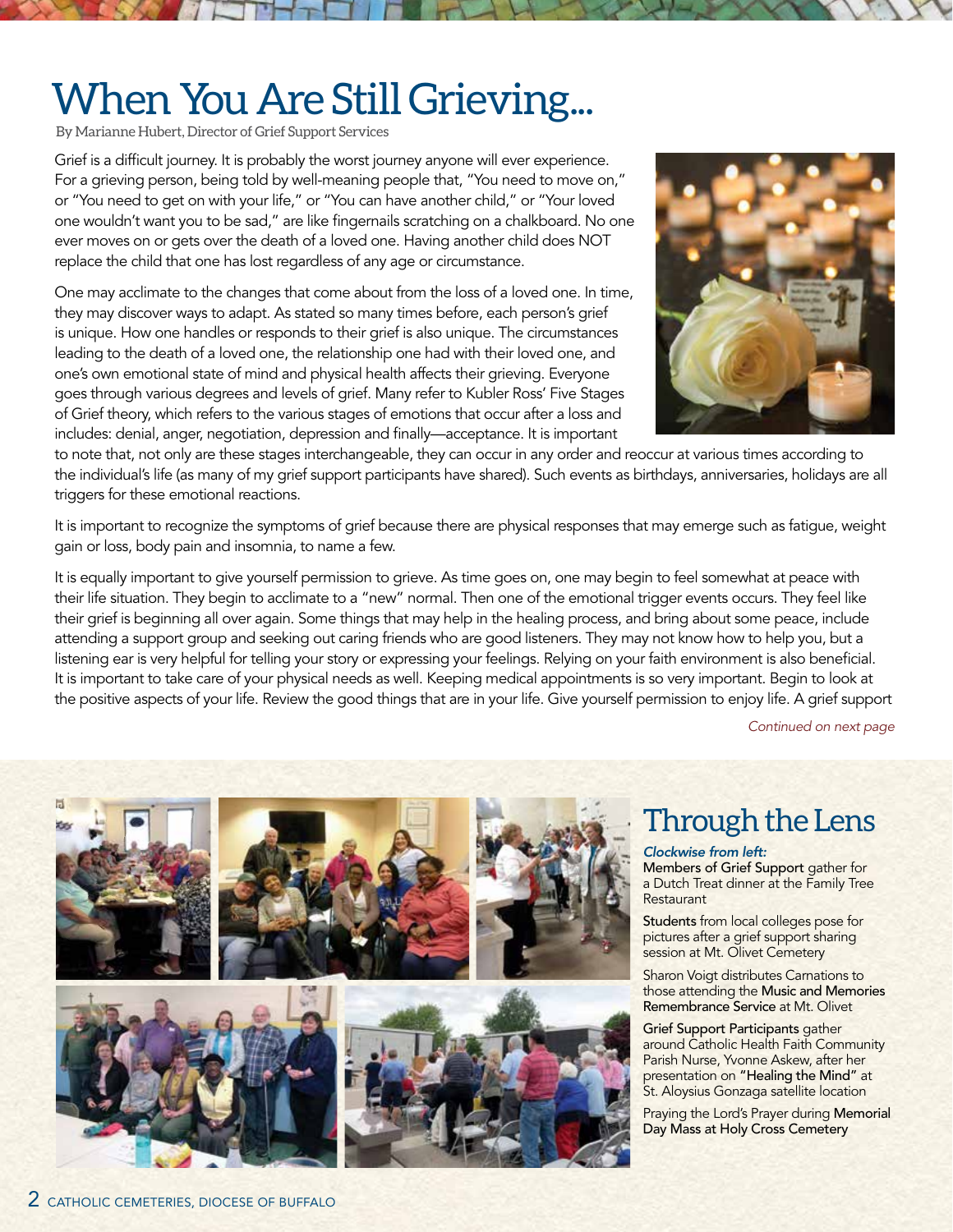## When You Are Still Grieving...

#### *Continued from previous page*

participant commented that it had not been that long since her loss, but she was laughing and feeling good at a recent meeting. All reassured her it was okay to be happy. Finally, if grief becomes so severe that it begins to encompass you, seeking out a professional to assist you is an important step toward healing.

I recently read an excerpt by Patrick O'Malley, Ph.D, What To Do If You're Still Grieving from the book, Getting Grief Right. What struck me was the emphasis on writing or telling your grief story, because it "exposes the beauty, pain and complexity of your emotions." Dr. O'Malley states that he encourages his clients to write or tell their story in three chapters or parts. The first being about the attachment to their loved one. The second involves the circumstances surrounding the death of their loved one and rituals that followed. And, the third chapter tells about life after loss, which will be on going. Dr. O'Malley makes the point that while the final chapter has a beginning, it really has no ending. "The third chapter is dynamic. It will change over time, but it will not end" like a book or a movie. Seeing it on paper, or hearing your own words tell the story, may help bring about a realization of the loss of a loved one and begin to come to a new wholeness.

Through good friends, prayer and God, a person may begin the healing process. That is why Catholic Cemeteries offer a comprehensive grief support program, where participants can come and share their experiences and discuss their conflicting emotions in a safe, Christ centered, compassionate, non-judgmental environment, while experiencing techniques that can assist them through their grieving process.

To learn more about our grief support programs or to request an informational packet, call 873-6500.

### Catholic Cemeteries Mass Schedule

| <b>Date</b>                 | <b>Mass</b>           | <b>Time</b> | Location                                                                                                                 |
|-----------------------------|-----------------------|-------------|--------------------------------------------------------------------------------------------------------------------------|
| Saturday, October 27, 2018  | <b>All Souls Mass</b> | 10:00 AM    | <b>Mount Olivet</b><br><b>Resurrection Chapel Mausoleum</b><br><b>Holy Cross</b><br><b>Holy Trinity Chapel Mausoleum</b> |
| Saturday, November 24, 2018 | <b>Monthly Mass</b>   | $9:00$ AM   | <b>Mount Olivet</b><br><b>Ascension Chapel Mausoleum</b><br><b>Holy Cross</b><br>Holy Trinity Chapel Mausoleum           |
| Thursday, December 27, 2018 | <b>Christmas Mass</b> | 5:30 PM     | <b>Mount Olivet</b><br><b>Resurrection Chapel Mausoleum</b>                                                              |
|                             |                       |             | <b>Gate of Heaven</b><br>Holy Angels Chapel Mausoleum                                                                    |
| Friday, December 28, 2018   |                       | 5:30 PM     | <b>Holy Cross</b><br>Holy Cross Chapel Mausoleum                                                                         |
|                             |                       |             | <b>Holy Sepulchre</b><br>St. Francis of Assisi Chapel Mausoleum                                                          |
| Saturday, January 26, 2019  | <b>Monthly Mass</b>   | $9:00$ AM   | <b>Mount Olivet</b><br><b>Ascension Chapel Mausoleum</b>                                                                 |
|                             |                       |             | <b>Holy Cross</b><br><b>Holy Trinity Chapel Mausoleum</b>                                                                |
| Saturday, February 23, 2019 | <b>Monthly Mass</b>   | $9:00$ AM   | <b>Mount Olivet</b><br><b>Ascension Chapel Mausoleum</b>                                                                 |
|                             |                       |             | <b>Holy Cross</b><br><b>Holy Trinity Chapel Mausoleum</b>                                                                |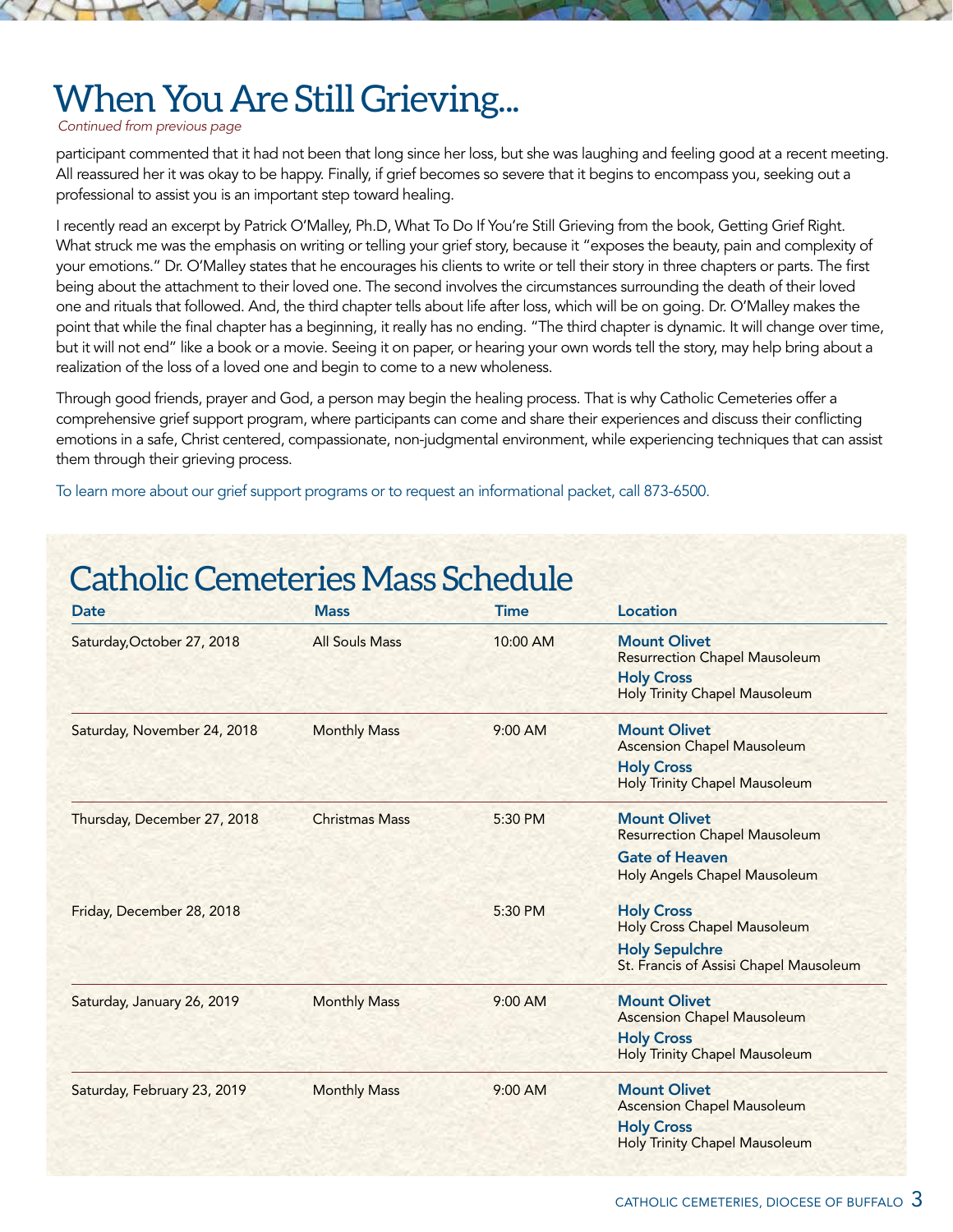# Sacred, Even In Death **Continued from front page**

As cremations have become more commonplace in the U.S. (studies show about 50 percent of people who die are cremated), many Catholics may not know what the Church says about the proper disposition of cremated remains.

"To Rise with Christ" reiterates what has been found in the Order of Christian Funerals for many years: A Catholic's cremated remains must be laid to rest in a cemetery or other sacred place – not scattered, kept at home, divided among family members or made into jewelry.

### Properly Laid To Rest

When George Zanas' mother, Helene, died in 1996 at age 87, he and Darlene weren't sure what to do about laying her to rest. Helen's ashes spent the next 21 years on the couple's dresser, until they saw that ad and took steps to have her interred at Holyrood Cemetery.

"The folks at Holyrood treated us great from the first visit," George said. He and Darlene even picked out a niche for themselves next to Helene's—making plans now so that their kids won't have to face those decisions.

Today, Helene's photo occupies the place of honor on the dresser where her ashes sat for all those years. "It doesn't seem right to us anymore that we did it that way," George said. "Now we feel like we've done it in the proper way."

# "Fur" ever in My Heart

### Pet Remembrance Service

As part of our grief support programs, we recognize the pain that accompanies the loss of a beloved pet and the need to have this heartache recognized. Through music, poems and stories we will celebrate the unconditional love they gave us.

#### Mount Olivet Cemetery, Resurrection Chapel Mausoleum Sunday, October 14 at 2:00 p.m.

Reservations received by October 4 will have your pet's name included in our program and read at the Service *(limit of 3 names)*.

All people are welcome to join us, but please leave current pets at home. For more information or to make a reservation, call 873-6500.

# Honor Your Loved Ones with a Living Memorial: Plant a Tree

Printed with the permission of the Catholic Cemeteries Conference 2018. Article by Brian Borkowicz

A cemetery is a place that inherently evokes emotion from all those who visit. Whether it's a person's first visit or their hundredth, a visit to their loved one is surely an emotional one. Something that can help families during this time is coming together to memorialize their loved one with something that will live on for hundreds of years to come a tree.

Trees are natural and comforting, and something that people love. They can be simple, yet incredibly powerful reminders of the person they stand for. They give back to the environment, and they are not only a joy to the family of the deceased, but to everyone that passes by.

Consider these steps for planting trees in remembrance of loved ones, and you will have beautiful, living memorials for generations to come.

Make It a Family Event—Include everyone in the family. This tree is going to be a perennial marker and reminder of the person that was so loved, a beautiful piece of nature that should be enjoyed by the family for many years. Everyone should gather for the planting of this memorial tree. Surround it with love to flourish in its new home.

*Continued on next page* Personality and Maintenance—The tree should be reflective of the person it memorializes. Take some time and reflect on the type of tree you would like to plant. Did your loved one

![](_page_3_Picture_21.jpeg)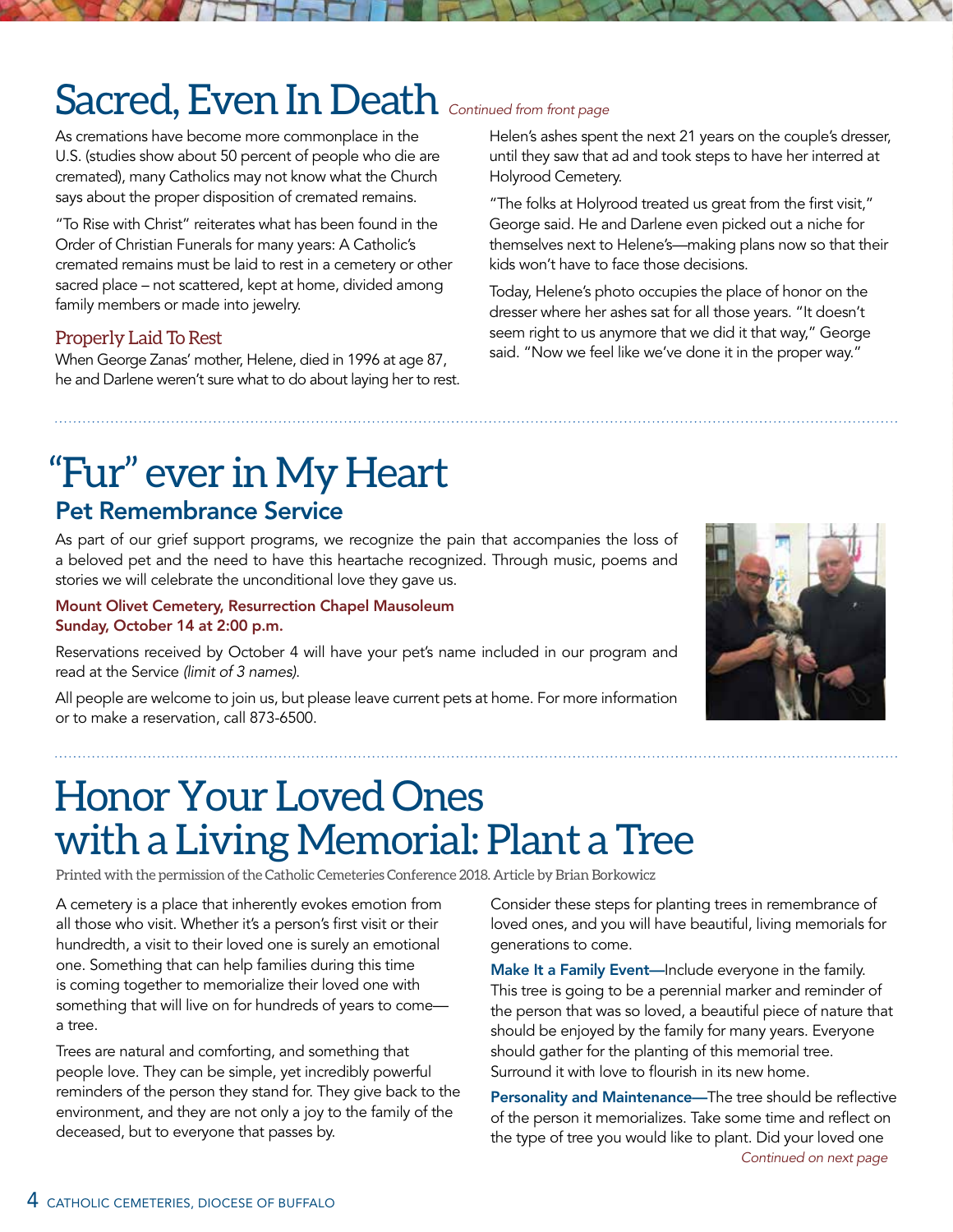# Check Out Our Digs By Chip Mussen

### New Cremation Garden at Mt. Olivet Cemetery in Kenmore

Construction will begin this fall on the Our Lady of the Rosary Cremation Garden. The first phase of this long term project will include a central columbarium that will be surrounded by two "L" shaped columbaria. The main Columbarium will feature 96 niches, and each of the "L" shaped Columbarium's will feature 112 niches. Each niche can accommodate two sets of cremated remains. There will be a walkway leading to the main columbarium in a tranquil garden setting. This garden will be situated on the north side of Ascension Mausoleum, where the stained glass window in the chapel, featuring the Ascension of Christ, will serve as a stunning backdrop. Other phases will include cremation graves, as well as future columbaria.

![](_page_4_Picture_3.jpeg)

*Rendering of the Our Lady of the Rosary Cremation Garden.*

![](_page_4_Picture_5.jpeg)

*The high profile of the new mausoleum will welcome visitors with a "church like" feel.*

### Construction on St. Teresa of Calcutta Mausoleum nearing completion

Construction will be completed later this fall on the new St. Teresa of Calcutta Garden Mausoleum at St. Adalbert's Cemetery. Totally unique from the other mausoleum buildings at St. Adalbert's, this new mausoleum will have a much higher profile with six crypt levels. The building will have a peaked roof line to welcome visitors with a "church like" feel. The building will be supported by four corner pillars with overhangs offering protection from the elements. There will be 348 casket spaces and 240 niches for the placement of cremated remains. Each crypt and niche front will be adorned with a granite front panel. In honor of St. Teresa of Calcutta, a beautiful mosaic dedicated to her

lifelong commitment to the poor and underprivileged will be prominently displayed and enhance the beauty of this building. There will be crypts available right behind the mosaic.

Pre-construction pricing is currently available for both of these new projects, offering significant savings. Additional discounts will be available at the Open Houses at both Mt. Olivet and St. Adalbert Cemeteries. Please call 873-6500 for more details on these exciting new projects.

Call 873-6500 for details on these exciting new projects.

### Plant a Tree *Continued from page 4*

have a favorite tree? What was their personality like...bubbly and outgoing? Maybe choose a bright, flowering tree that will burst with blooms every year. If ornamentals are the family's preference, dogwoods, redbuds and crabapple trees are some good choices. Capturing the personality of your loved one in the chosen tree will make it that much more special.

Another thing to consider when choosing a tree is maintenance. Native trees tend to require less maintenance and typically need less attention when it comes to their care. Of course, planning for longevity is important as this tree should be around for many generations to enjoy. Oaks, maples and beech trees are a few species that are known for their longevity.

Please consult with our Cemetery Supervisor to ensure the proper tree is planted in the appropriate location.

For more information on our tree donation program, please call the Cemetery office at 873-6500.

![](_page_4_Picture_17.jpeg)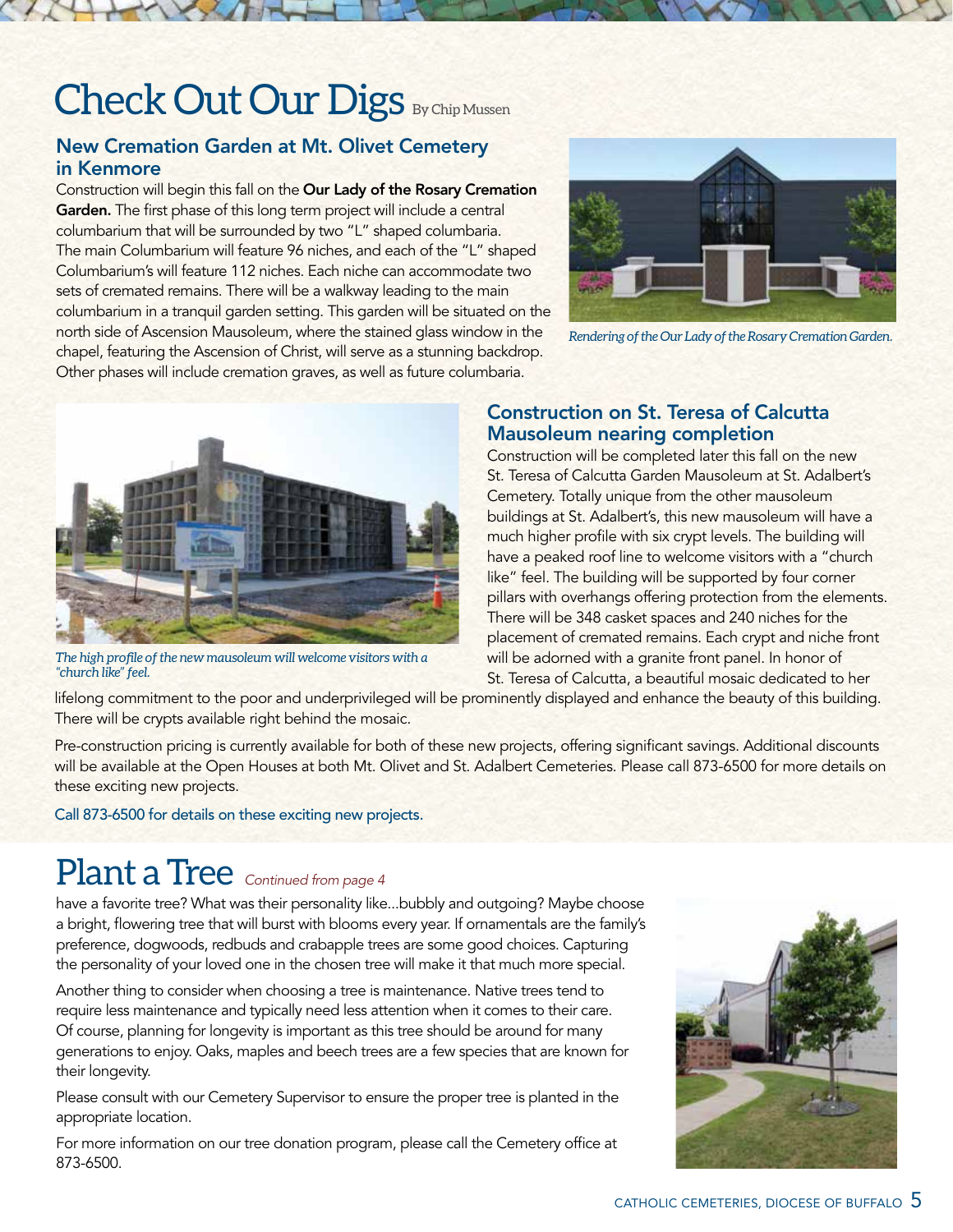![](_page_5_Figure_0.jpeg)

### Let's Go Paperless

Paperless Newsletters are a great way to stay organized while helping the environment. Instead of receiving a copy of Revelations in the mail, we will email your copy, along with updates and events, starting with the next issue. You can also read it on our website.

Send an email to Revelations@buffalodiocese.org with your street address and we'll take you off our mailing list and put you on our email list.

### Fall Cleanup

As the cold weather approaches, we need to prepare the grounds for winter. We ask that any decorations you wish to keep be removed from all graves by October 15, 2018. The two-week period between October 16th and 31st will be used to prepare for the winter season.

If you wish to place a winter decoration, you may do so on or after November 1st. If you are interested in purchasing one of our wreaths for winter placement, please call the Diocesan Cemeteries office after November 1st at 873-6500.

![](_page_5_Picture_7.jpeg)

![](_page_5_Picture_8.jpeg)

### Friends of the Cemetery

The Catholic Cemeteries is continuing its successful, "Friends of the Cemetery" donation program. With several options to choose from, the donation program is designed to allow families and friends to honor a loved one as well as contribute to the continued beautification of the cemetery. For more information, call 873-6500.

## Referral Program

For those who have made arrangements in our Catholic Cemeteries, a referral program has been adopted whereby you can receive a thank you gift for each family member who makes a selection in any

of our Cemeteries. It is important to discuss your purchase with family members who may also be interested in selecting burial space near yours. Call 873-6500 for more information.

![](_page_5_Picture_14.jpeg)

### Inquire about the advantages of pre-planning.

Call 873-6500 today. We welcome your comments.

Email us at: cathcems@buffalodiocese.org

Visit our website at: www.buffalocatholiccemeteries.org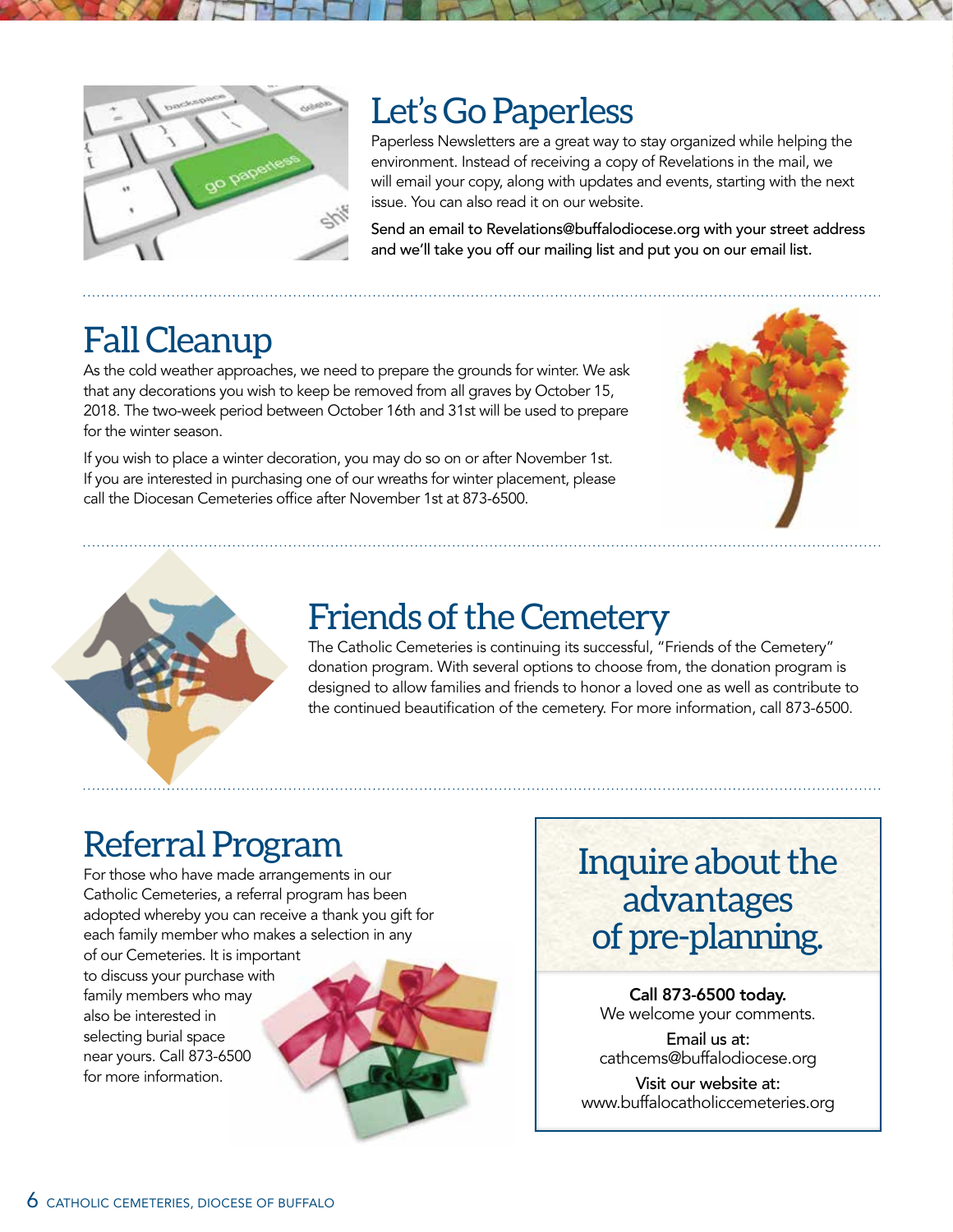# Comfort for Those Who Mourn

Bereavement Lecture Series *Open to the community, no charge*

### Healing Through Meditation

Presenter, Dawn Iacono, Director of Parish Outreach at St. Leo the Great Church.

#### Tuesday, September 18, 7:00p.m., Mt. Olivet Cemetery

From scripture, to quieting one's inner self, to a hands-on expression, Dawn will lead us in a meditative journey. This experience is very helpful for one who has lost a loved one and is struggling with their loss.

*Call early to reserve your spot. Registration is limited due to material, activities and space.*

#### Angels In Our Midst

![](_page_6_Picture_8.jpeg)

#### Presenter, Monica Saltarelli is an Adjunct Professor at Niagara University, as well as a religion teacher and Campus Minister Mt. Saint Mary Academy.

#### Monday, October 15, 4:00pm at St. Aloysius Gonzaga Church

Monica will discuss the various ways angels appear to us. From scripture to current day, angels have an impact in our life. This is especially true when a loved one has died. Monica will share some stories, handouts and visuals.

### Handling the Holidays

The holiday season is not always greeted with happy anticipation. Grief may make it difficult to carry on as usual. Practical tips and strategies will be discussed for handling the holidays, to help you find your way through the season.

#### Monday, November 5, 4:00p.m. St. Aloysius Gonzaga Church

Presenter, Constance J. Perna, location manager of the Perna, Dengler, Roberts funeral home. Connie is an RN and second generation funeral director. She is also the coordinator and facilitator of her parish Bereavement Support Group.

#### Tuesday, November 20, 7:00p.m., Mt. Olivet Cemetery

Presenter, Deacon Charlie Esposito, serves as a Chaplain at Millard Suburban Hospital and as a Permanent Deacon at St. Peter & Paul, Williamsville.

![](_page_6_Picture_18.jpeg)

### Candlelight Remembrance Service Sunday, December 2 at 2:00 pm

Mount Olivet Cemetery Resurrection Chapel Mausoleum Your choice of two locations:

Holy Cross Cemetery Holy Cross Chapel Mausoleum

The holiday season is filled with memories of times spent with those we love. When they are no longer with us, those memories become a precious gift. This spiritually uplifting service is filled with music, scripture, prayers and the healing words from the chaplains at the Pastoral Care Department at Hospice Buffalo. Join us as we bring light to the Christmas season. Bring an ornament in memory of your loved one or take one that is provided to hang on the tree.

*Reserve your spot by calling Mount Olivet at 873-6500 or Holy Cross at 823-1197.* 

### Looking for Volunteers

Catholic Cemeteries is looking for volunteer groups and organizations to participate in our "Stone Raising" program. Over time, flat memorials that mark a grave sink into the ground. Raising these markers is a valuable, selfless service and is a great way to give back to the community. Tools and instructions are provided along with beverages and lunch.

If you or your organization is interested, please call us directly at 873-6500.